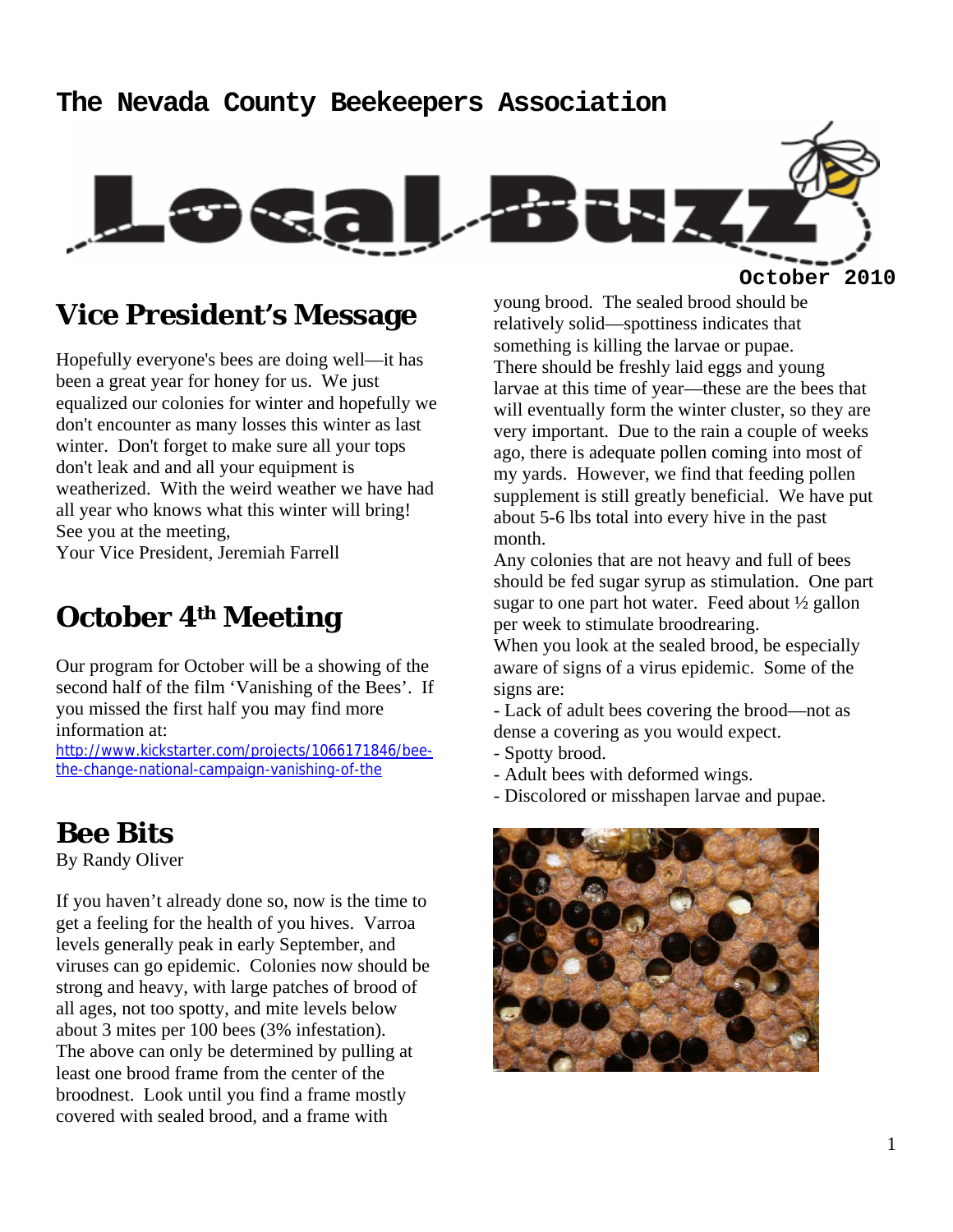Photo shows sick pupae, typical of a virus epidemic as varroa levels peak in September. Best I can tell is that they are dying from DWV or perhaps other viruses. I see this happening when a mite infestation reaches about 10% (30 mites in an alcohol wash of ½ cup of bees from the broodnest). This photo is of a small patch of intense infection in one brood frame; in the rest of the hive, sick pupae and larvae were more scattered.

In the above photo, you can see sick larvae and pupae. Note the discoloration. You will likely also see some pupae being chewed out that are pure white—those are likely due to varroa sensitive hygiene (VSH), and are a good thing. If you see sick brood, get your mite levels down ASAP! At this time of year (warm weather), Apiguard thymol gel works very well, or an oxalic acid dribble. Sugar dusting may help if you do it every other day for 12 days.

If you have a hive with sick brood, you may be able to save it if you get mite levels down, and stimulate it with supplemental feeding to promote the rearing of fresh bees to take the place of the sick ones. Good luck!

# **September Minutes**

President Larry Merritt opened with Q&A comments:

Gary McClaughry and his wife were in a traffic accident. Bones were broken, and they were hospitalized.

Randy: Bees' want list: 1)a dry cavity to build in; 2)flowers

FINANCE: Janet Brisson. July start \$3442.75; Inc \$66; Exp\$190; July End \$3318.75.

PROGRAM: Randy presented the first half of a documentary film "Vanishing of the Bees" with commentaries by beekeepers and scientists worldwide. 2nd half scheduled Oct 4 meetimg. Jack Meeks, sec

### **For Sale: Country Rubes Combo Screened Bottom Boards**

Special NCBA Club Price! Call Janet for details. 530-913-2724 or email at rubes@countryrubes.com.

#### **Sacramento Beekeeping Supplies**

- Complete line of all beekeeping supplies
- American dealer for Sheriff suits
- Gifts—bee themed children's wear, tableware, garden décor, etc
- Books—children's beekeeping, homemade cosmetics, candles
- Beeswax candles, molds, waxes (soy and paraffin too) dyes, scents, and wicks
- Honeycomb sheets for rolling candles—35 colors

2110 X Street, Sacramento, CA 95818 (916) 451-2337 fax (916) 451-7008 Webpage at www.sacramentobeekeeping.com email: info@sacramentobeekeeping.com Open Tuesday through Saturday 10:00 – 5:30 **MAIL ORDERS RECEIVE QUICK SERVICE** 

# **Snack Sign-up**

Thanks to the people who signed up to bring snacks to our meetings. We'd like to have four people per month, so please email Karla Hanson at queenbeez@att.net.

October: Sherry Skolfield, Charles Whittlesey



Bobbie donated that fabulous bee jewelry to our last auction. For wonderful holiday gift ideas, please contact her.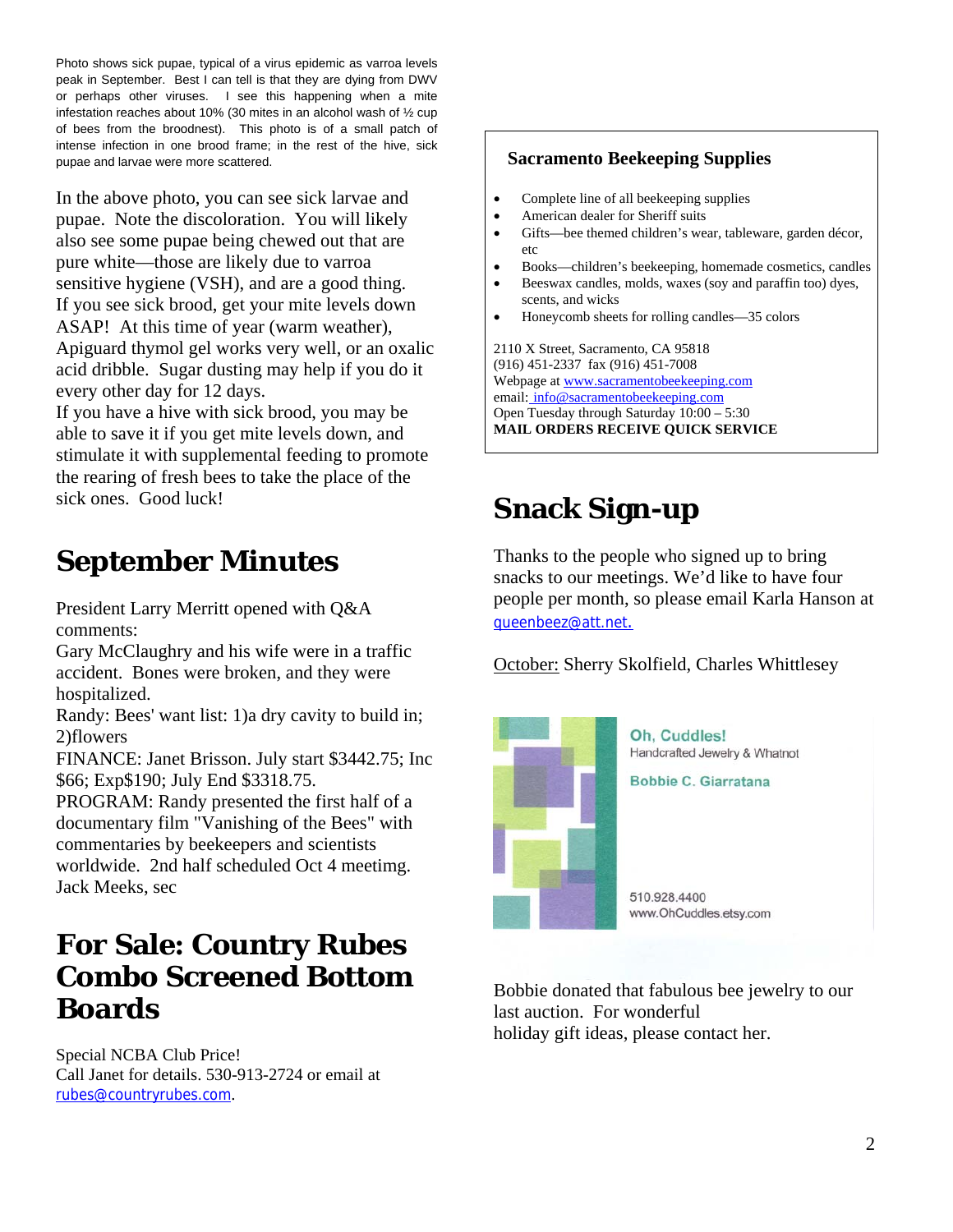## **Online Webinars,Catch the Buzz and Dr. Mussen's Newsletter**

If you haven't joined our club's forum, http://pets.groups.yahoo.com/group/NCBEES/post

please go online and sign up. You get notifications and information in-between newsletters and meetings. Members have been posting wants and things they want to sell.

I subscribed to Kim Flottums 'Catch the Buzz' http://www.beeculture.com/content/catch\_buzz.cfm .

Kim, the editor of Bee Culture, sends you up to the minute articles of what's going on in the beekeeping industry, a good thing to sign up for. I was sent an invitation to join a Webinar on 'Wintering your Bees' put on by Shane Gebauer of Brushy Mountain Bee Farm with guest speakers, Kim Flottum, Michael Palmer, a commercial beekeeper in northern Vermont, to help us with the northern climates, and Harry Fulton, retired State Apiarist from Mississippi. It was a two hour seminar that you listen to on either your computer or your phone, and you can ask questions via your computer. But if you don't have a free Tuesday afternoon or you don't want to interact, you can go to http://www.brushymountainbeefarm.com/Resources/Vi deos.asp where there are two dozen webinars you can pick and choose from. I just watched Larry Connor's on overwintering nucs. These are seminar quality talks and if you don't attend conferences, this is a good way to get some fantastic information.

The below newsletter from Dr. Eric Mussen, our state apiarist from U.C. Davis, about 8 pages of advice that comes out every few months that you can also subscribe to. The robbing article was particularly interesting to me, we have been making robbing screens for our hives which work really well and have. We hope to have them to sell pretty soon. I'm planning to bring some of our prototypes to the meeting in October.

 See you at the next meeting, Janet Brisson

(Following is Dr. Mussen's Newsletter, with his permission:)

![](_page_2_Picture_8.jpeg)

*Newsletter Subscriptions Missing WAS Members Wardell on Almonds Pollination Taxes Fall Colony Management Seed Pollination Colony Health Preventing Robbing Nuc Utilization Ant Problems* 

\_\_\_\_\_\_\_\_\_\_\_\_\_\_\_\_\_\_\_\_\_\_\_\_\_\_\_\_\_\_\_\_\_\_\_\_\_\_\_\_\_\_\_\_\_\_\_\_

Newsletter Emailed to You The newsletter is published bimonthly, in February, April, June, August, October and December. If you wish to have this newsletter sent directly to your email address, when it is published, please follow the instructions below. Send an email addressed to https://lists.ucdavis.edu/wws/ subscribe/ucdavisbeenews, fill in the blanks and click Subscribe. If you can<sup>"</sup> t make it work, contact me in any way that I have listed at the end of this newsletter. If you wish to be removed from the list, then you do the same thing, but instead of **Subscribe**, you use the **Unsubscribe**.

Fall Management I received a request for some fall colony management information in this issue. The topic generally would be more appropriate for a workshop or short course, but I will mention a few key elements. Fall management actually begins in late summer. The goal is to raise as many healthy bees as possible to be your wintering population. Three crucial considerations for population buildup are: 1. adequate pollen supplies, 2. large numbers of week old to two week old nurse bees, and 3. lots of empty space in the brood combs to accommodate egg laying. If the bees are short on food, consider feeding BOTH sugar syrup and supplemental protein. If the brood nest area is pretty much filled up with honey, remove combs and replace them with combs that are practically empty. Brood rearing naturally wraps up, or tapers way off, by the end of October, so the colony needs space dearly during the next month. As for bee health, honey bees infected with diseases, fungal and/or bacterial, or that have been fed upon by *Varroa* mites while pupating, will not be able to survive the four to six months expected of healthy winter bees. You should have an idea of your colonies" mite populations through periodic monitoring with sticky traps. *Nosema* spore counts are not technically difficult to determine (see the instructions at Randy Oliver" s website: www.scientificbeekeeping.com). Interpreting the counts and deciding how to treat, if deemed necessary,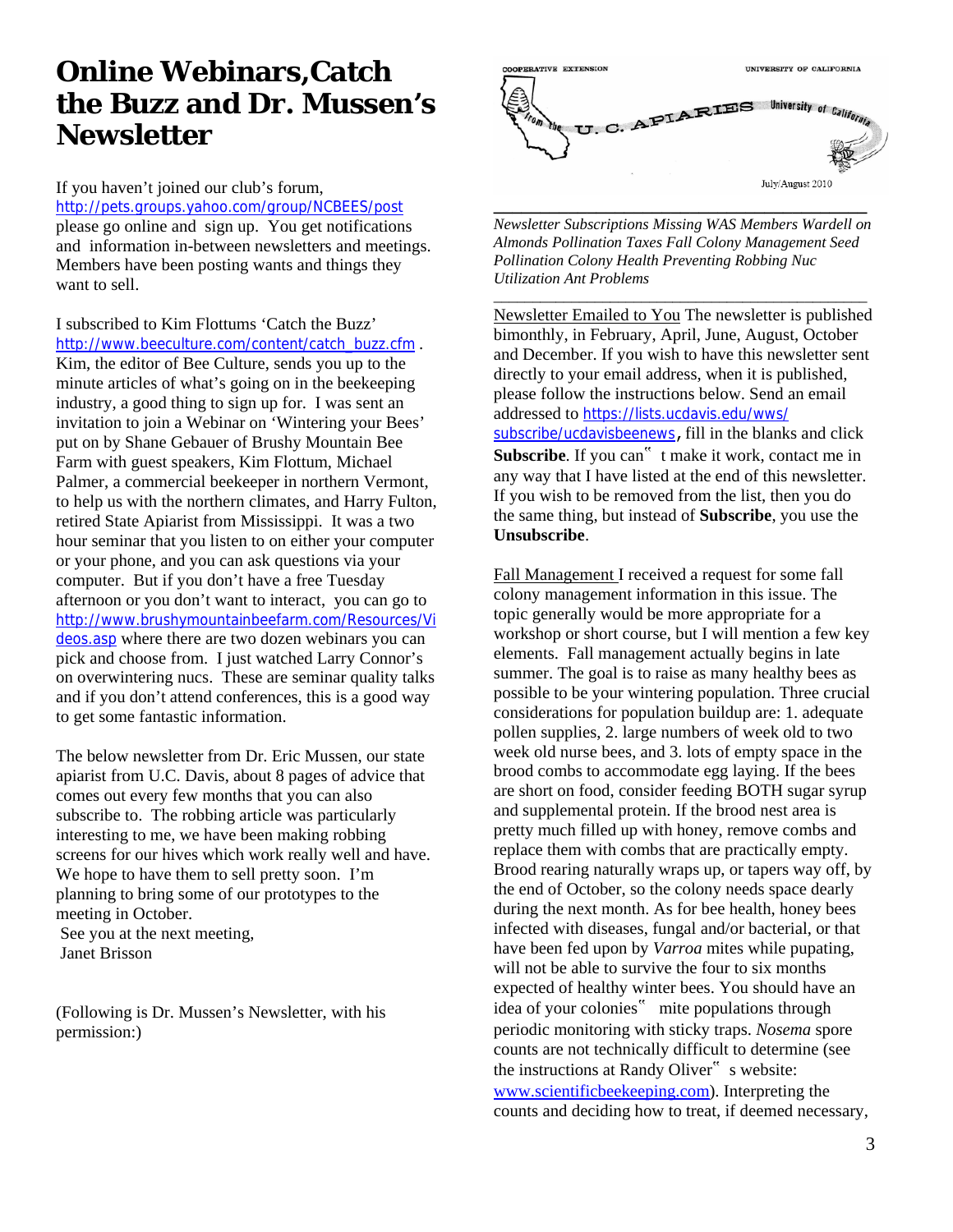can be a bit dicey. Finally, the bees should have produced enough honey for winter survival and for you to take some. Try to leave 30-60 pounds for the bees. Fully filled deep combs contain about 5 pounds of honey and medium-depth combs between three and four pounds each. If the bees read the textbooks, they will have put the honey above and to the sides of the brood nest, leaving many empty cells in the bottom box for late summer (then early spring) brood rearing. You may have to help the bees redistribute their stores to acquire that arrangement. Having accomplished the things previously mentioned, you and your bees should be able to take a break for awhile. With almond pollination prices remaining substantial and demand for very populous wintering (yes, February is winter to European honey bees) colonies remaining high, many US colonies will not really have a winter.

Preventing Robbing We are rapidly approaching a time of the year when robbing becomes problematic for beekeepers. When the weather allows for forager flight, but plants are not providing nectar and pollens, honey bees are apt to drop by next door and see what they can steal from the neighbors. The length of time that bees rob depends on the climate. Here, in the Davis area, we have nectar and pollen dearths in late spring and a big one in late summer and fall. We can have flight conditions throughout the winter, but the worse problem spans the time from mid-September to November. Robbing is a problem for honey bee researchers, small scale beekeepers and beekeepers with thousands of colonies. At UC Davis, we still have the portable, four-sided, eight foot tall, folding screen cage that Dr. Harry Laidlaw would wrap around him and a hive so that he could work in the hive, unmolested, during the fall. Otherwise, he no sooner would have the cover off the hive than hordes of robbers would descend on the combs. Some beekeepers are convinced that if you remove all the covers (lids) from the hives at once in an apiary, robbing isn" t a problem.  $I^{\prime\prime}$  m going to try that in Davis, sometime, to see if it works as well as the Canadian proponents claim that it does. I" Il never hear the end of it from Susan Cobey and Elizabeth Frost if it doesn" t work! I believe that the better choice, feasible at least for those with fewer hives, is the use of robber screens. These screens interfere with

robbing bees yet provide wide expanses of the entrance to be used for hive ventilation. Serious ventilation is critical on our hot fall days. The original robber screen that I saw being used at UC Davis was a wooden framed section of screen that covered about half of the entrance. A slot cut in one end held a piece of lath that could be slid down the entrance to reduce the entrance to zero, if necessary. Normally, it was left with about a 1.5 to 2 inch hole for the bees to defend. Still, if the colony behind the screen was weak for some reason, it really got targeted. A pile of freshly killed bees would be lying on the ground every day for weeks. Then, we learned a bit more about robbing behavior and a new screen design became possible. Robbing honey bees tend to hover in front of a neighboring hive, swinging to the left and the right, as if trying to find an unguarded opening through which to enter quickly and undetected. Robbing foragers fly with their hind legs dangling down, similar to the way paper wasps dangle their legs. It does not appear that robbing honey bees enter the hive by landing on it and walking in. Therefore, if you place a full length screen across the front of the hive, you can block out the robbers. But, what about the hive inhabitants? Would they be screened in? Yes, if you fit the screen tightly, everywhere, top and bottom, to the hive body. Instead place a four inch high robber screen across the body of the hive, leaving an opening at the top two inches wide between the screen and the hive, so the resident bees can crawl or fly over the screen. If you install the screen in the morning, the resident bees learn within hours to crawl up over the screen to get out and get back in. Eventually, a number of them learn to fly diagonally across the hive entrance and not touch the screen. And, the bees have no difficulty carrying bodies of dead bees and other debris over the screen. Intuitive behaviors are interesting. Potential robber bees leave their original colony by going over the robber screen, but don" t do the same when they try to enter a neighboring hive. They hover around the fronts of screened hives and never get in; then, they go back home over the top of their own screen. We aren" t sure, but it appears that these robber screens also deter marauding yellowjackets, that can kill and eat a surprising number of honey bees around the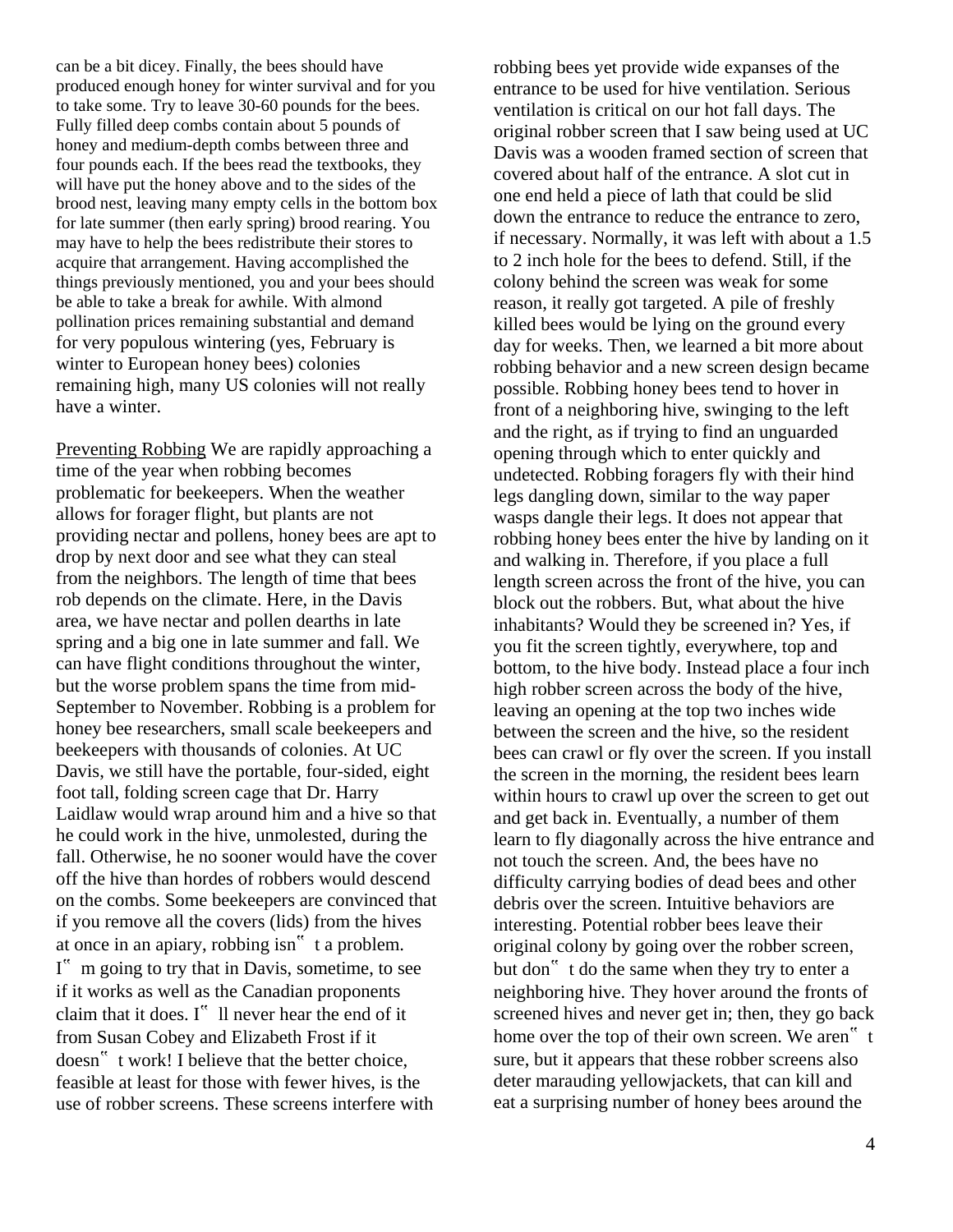hive entrance. Yellowjackets appear not to access this type of robber screen, either. I am still waiting for reports on the value of this screen from some beekeepers experiencing severe problems with yellowjacket predation. It may be a bit difficult to visualize the screen I have described, so I am including a few photos (below) that should clear things up.

![](_page_4_Picture_1.jpeg)

The screens can be nailed to the fronts of the hives or held on with hook and eye latches. If nailed on, use nails with two heads on them (8d 2¼ inch bright duplex), so that the screen can be nailed solidly into the hive front but the nails can easily be grabbed when you wish to take them out. You can tell from the photos that this screen was made by hand with simple tools

(hacksaw, wood glue, beehive frame nails, drill, hammer, Arrow stapler and ¼ inch staples, white spray enamel paint). The bees do not have problems negotiating my crooked apparatus, as long as it is beetight in the right places and lets them get out behind it.

Missing WAS Members Most of this edition will be devoted to happenings surrounding the just completed Western Apicultural Society annual conference held in Salem, Oregon. During the transition between WAS Treasurers, it appears as though names and contact information for some new members may have been misplaced. If you became a WAS member but did not hear from the organization for a year (hard or electronic Journal deliveries), please contact the current WAS Treasurer, Jim Bach, at: jcbach@fairpoint.net and tell him what has transpired. If you are aware of anyone complaining about being dropped by the organization, please have him or her contact Jim. Unlike the membership year, that matches the calendar year, Journal subscription years run for 12 months from receipt of the first subscription payment.

WAS Talk on Seed Pollination Mike Weber, manager of Central Oregon Seeds Inc., has to devote his winter, spring, and summer to planning and managing pollination on nearly 50 carrot and onion seed fields. The certified fields require one or two mile isolations between them. Carrots bloom for six weeks and onions for four, so timing of bee delivery and removal is critical. Mike has an experienced bunch of beekeepers who bring populous colonies to the fields and remove them from the fields on 24 hour notice. The seeds planted under Mike" s scrutiny often arrive from foreign breeders. They are hybridized in Oregon because the growing conditions are nearly perfect. Then the hybrid seeds are distributed mostly overseas for crop production. Over a 23 week period Mike orchestrates the delivery and removal of 12,000 colonies. He does not like to stress his beekeepers, so he usually asks them to bring ½ fields worth of bees on one day and take the next day off. During that day off, someone else delivers that other half of the required colonies to that field. The next day, the original beekeeper delivers another load of bees – either a first half or second half, depending upon the field. The beekeepers are provided maps and directions ahead of time. Mike tries to keep compatible beekeepers together. Mike also has to pay attention to the crop varieties. Pollen viability varies immensely from one variety to another. For example, white carrot umbels normally attract many more foragers than green colored umbels. Drip irrigation maintains continuous bee visitation. But, always trying to get better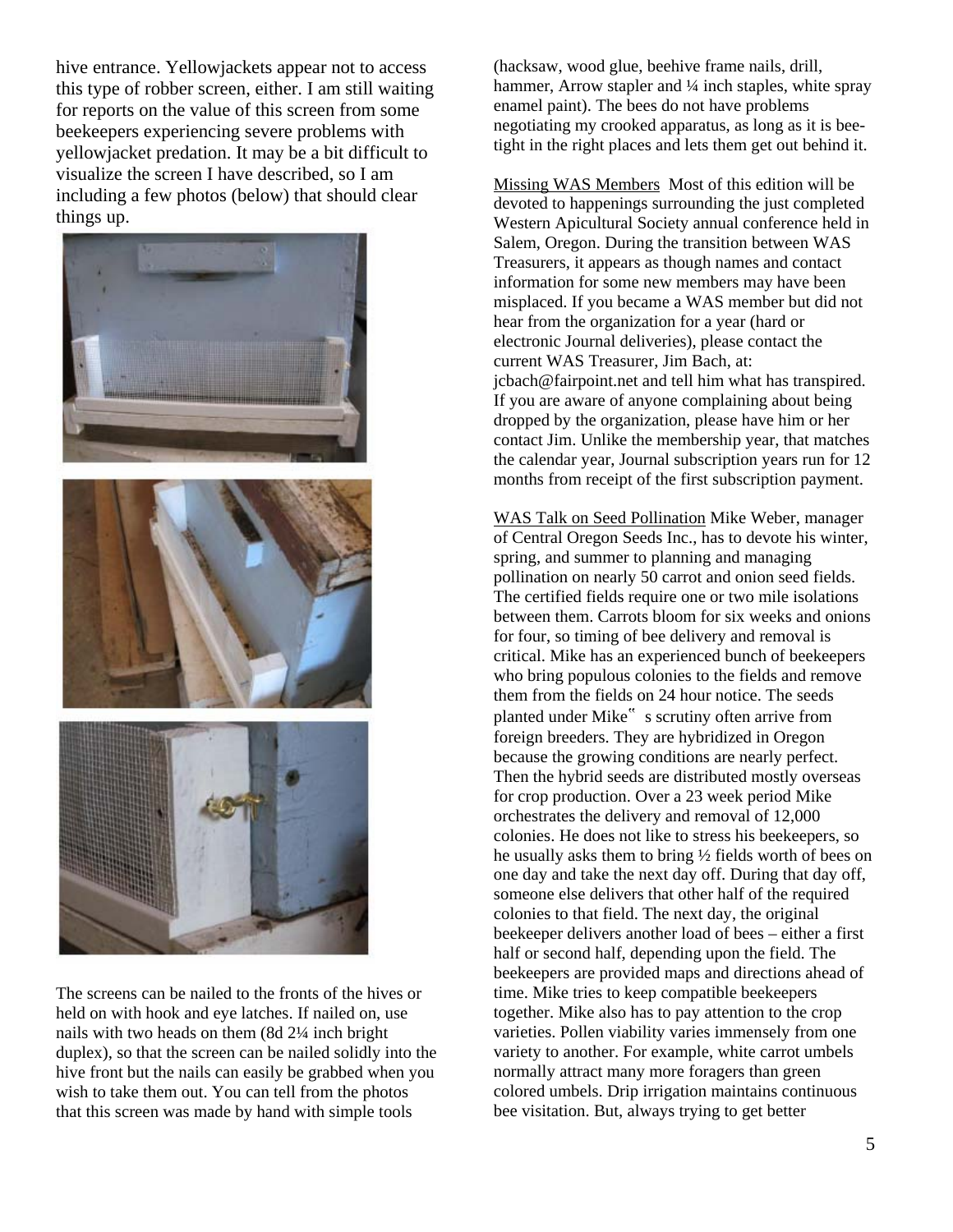performance from the bees, Mike" s cooperators will be studying the effects of applications of synthesized brood pheromone to the colonies. They already know that attractants sprayed on the bloom increase visitation some, but only for two to three days. Nuclei Utilization Many commercial beekeepers will have a few "nucs" going most of the year to replace sputtering or dead colonies they find, occasionally. However, Harry Vanderpool uses his 325 colonies mainly for crop seed pollination and he actually schedules the times that he will be making nucs. Harry uses his five frame nucs to keep as many colonies as possible at the optimal strength for seed pollination throughout the season. Beginning July 1, and over the next two weeks, nucs are made up with one frame of brood and bees, one frame of honey and bees, one frame of drawn comb, and two frames of foundation. Those nucs likely will be pressed into action in the fields. They have to be used in about 14 days or they become too strong for the nucs. A bit later in the season, around August 1, Harry starts nucs as two frames of brood and bees, two frames of honey and bees, and one frame of drawn comb. Many of these nucs are planned to be wintered. Harry feeds the wintering nucs until they are pretty plugged with syrup, then he shakes the nuc boxes full of bees. The older foragers return to their hives and the nucs head into winter with fairly young bees. If there is an immediate need for later season nucs, Harry puts three frames of brood and bees, one frame of honey, one frame of drawn comb, and one shake of bees from the brood nest of a strong colony into each nuc. These nucs also have to be used quickly to prevent the bees from out growing the nucs. A fourth strength nuc is sometimes readied for delayed use in the fall. Those are started as two frames of brood and bees, one frame of honey and bees, and two frames of drawn comb. When nucs require chemical treatments, the doses are reduced to one quarter (25%) strength. Harry purchases a large number of queens for these nucs. In the summer, when it is warm, the bees can chew through the softened queen candy very quickly. Instead of poking a hole in the candy to get things started, Harry wraps the queen cages with inexpensive masking tape to keep the queen in a bit longer. He checks for release ten days following installation. If the queens cannot be used immediately, they are placed in a queen bank consisting of a substantial number of nurse bees. This time, the queens are supposed to remain confined, so Harry wraps the cages lengthwise with two layers of cellophane tape. The cages are arranged so that the screen sides are open to the nurse bees. If the cages have accompanying attendant bees, they are placed in the holding comb candy end up. If there are no

attendants, they are placed candy end down. The many overwintered nucs come to California with the colonies rented for almonds. When he encounters a "deadout or a dud," in goes a nuc. Harry estimates that he loses around 7% of his queens when he ships bees to almonds.

Gordy Wardell's Almond Work Paramount Farms, one of the state" s huge almond producers, hired Dr. Gordon Wardell to help ensure that honey bees and other pollinators would be available to pollinate the crop well into the future. Thus, another research hub joined the bunch. Paramount Farms currently will be harvesting almonds from 45,000 acres running from Fresno to Bakersfield with a 100 mile breadth. Next year there will be about 50,000 acres requiring pollination. The company uses its own staff for colony strength inspections. The acceptable base colony size is eight frames of bees for which the beekeeper was paid \$130 this year, with a bonus of \$2.50 for each frame greater than eight. Next year, the company intends to pay \$135 for the base unit and a bonus of \$5 a frame for larger colonies. Gordy is trying to entice his beekeepers to hit twelve frames of bees next year and be paid \$155 per colony. Three teams of inspectors were assigned to sample 15percent of the colonies (between 30,000 and 40,000), but finished about 17,000. The colonies average 9.5 frames of bees and two thirds of them were above the eight frame minimum. During the inspections, correction factors were used based on temperature. If the temperature was below 50oF, a frame of bees was added to the visual count. If the temperature was 60oF or above, a frame was added to the visual count. Inspectors changed gloves and cooked their hive tools in their smokers between beekeeping operations. The inspectors are converting over to recoding all the data on the inspected hives on data recorders. The device selects which colonies to inspect through a random number generator. Along with the rest of the collected data, the recorder enters a GPS location, so that everyone can go right back to that hive. The inspection results also are written on the cover of the hive. It became very obvious from inspecting bees in their holding yards that despite the origin of the bees, when they hit the holding yards, they required feeding. The bees coming from cooler climates acted like they were just coming out of winter and looking for spring flowers. The bees coming from warmer climates came in with quite a bit of brood, but the holding yards basically had no food plants available to keep brood rearing going. The colonies seemed to respond pretty well to carbohydrate feeding. The effects of adding additional lipids were debatable, but additional canola, corn, and other vegetable oils increased patty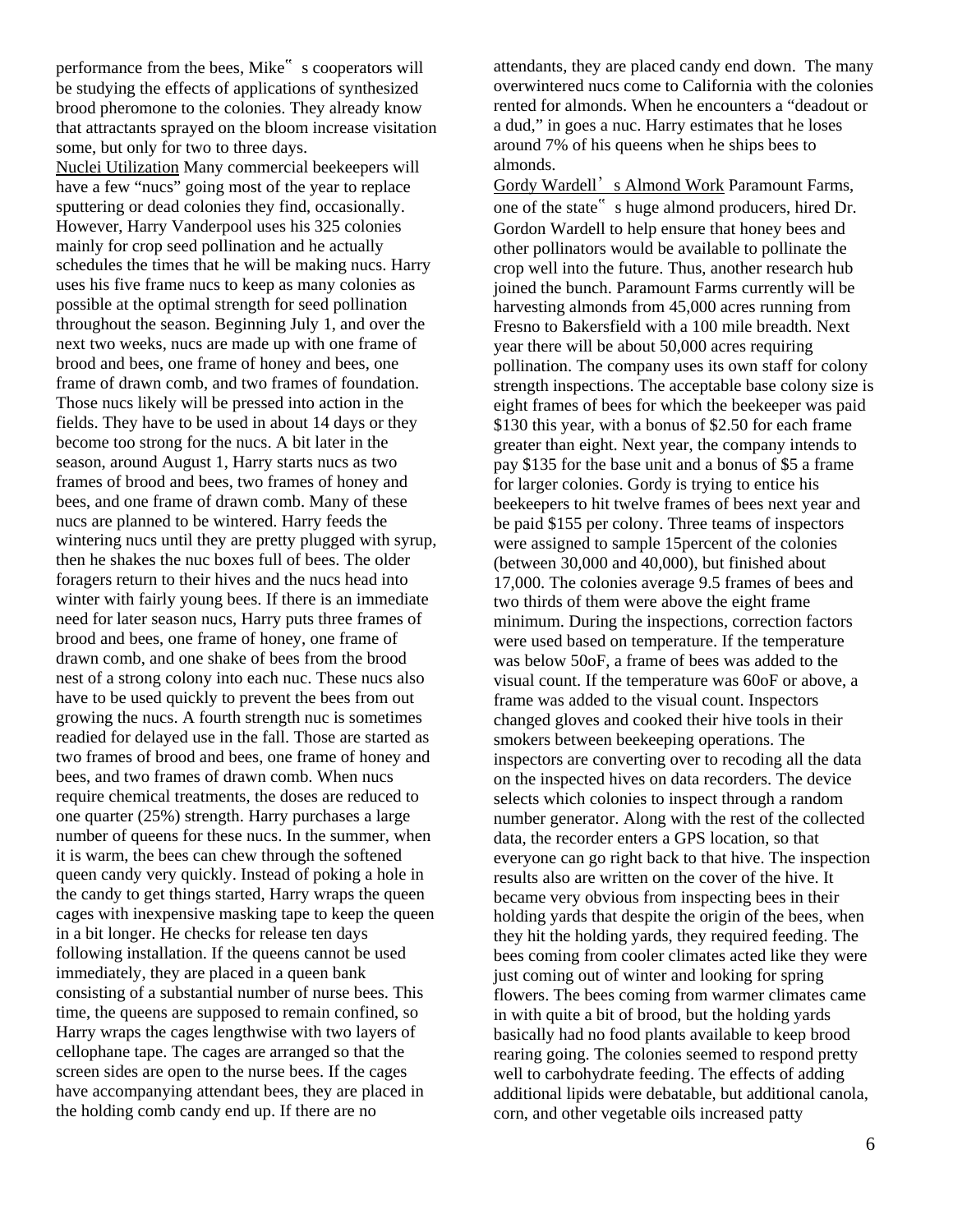consumption. Many of the colonies were fed Megabee® to keep brood rearing going. For about three weeks the fed and unfed colonies looked pretty similar. By six weeks, bees analyzed from the unfed group had much less protein in their bodies than did the fed bees. It appears that adult bees live longer in the fed colonies. Besides shortened life spans, the unfed colonies just seemed to "lose their vigor." Paramount Farms is cognizant of the potential problems that fungicides can cause with bees, but this was a damp spring and chemicals were used to protect the crop. Gordy is working with *Osmia lignaria* (the blue orchard bee) to see if it can become a supplemental almond pollinator, perhaps decreasing the number of honey bee colonies required per acre. But, Gordy is the first to admit that the fungicides have to be kept away from blue orchard bees if the bees are to be successful at nesting in the orchards.

Colony Health Dr. Diana Sammataro began her presentation listing some of the manners in which honey bees and honey bee colonies are protected against disease-causing microbes. These include living in a hive lined with the antibiotic propolis, having an impervious exoskeleton, moderating temperature (such as running a fever to reduce growth of *Nosema*), stimulating production of antibiotics in infected cells, stimulating blood cells to engulf and eliminate invading microbes, while serving as a host to a number of microbes essential to the health of the bees. We still believe that honey bees have a sterile intestinal tract before they emerge from the cells as adults. By exchanging food and eating stores that have been manipulated by previous bees, they become inoculated with bacteria (and fungi?) essential for their existence. Diana referred to this concept as the bees having a "social stomach." Researchers at the USDA Tucson honey bee lab have devoted significant time and energy trying to isolate and determine what microbes are necessary for honey bee health. It turns out that the *Lactobacillus* species are some of the most important, as they are to mammals. In honey bees they are important in digesting pollen and releasing essential nutrients. One of the species of *Lactobacillus*  apparently has been found in every species of honey bee analyzed. It appears to be the same species that kills fungi in wine production. Twelve other *Lactobacillus* species have been identified in the honey stomach contents (nectar). Combined, these bacteria are going to be marketed as a honey bee probiotic. These bacteria release protective antibiotics, enzymes and fatty acids, and break down starches, proteins and carbohydrates, etc. Feeding studies, somewhat similar to those of Gordy Wardell and conducted over

extended periods of time, determined that without inoculated pollens to consume, only the queen would continue to function somewhat normally. Eggs were being laid but no bees were feeding the larvae. Adding a bit of previously stored bee bread led to restoration of brood rearing. Preliminary studies determined that antibiotics, high fructose corn syrup and old honey appeared to vastly reduce the number of microbes in laboratory cultures. Different sugars had varying effects on microbial make up. The next step is to try to determine how much impact oxytetracycline, tylosin, and fumagillin have on honey bee intestinal microbes. A follow up study will determine if the intestinal flora can be reestablished using the probiotic. In case you were thinking of trying this, yogurt made from cows" milk or cream has a high level of the sugar lactose, which is toxic to honey bees. As I have often counseled before, if you are going to try anything new on your bees, be sure to keep the number of experimental units limited, in case you lose them. According to Wikipedia, there is a soy-based yogurt.

Ant Problems? I am sorry that I am not going to remember who provided this gem at the WAS conference, but apparently there is a cleansing product on the market called, Orange Power™, "The Greener Cleaner." Spray it on the ants and their trails. Said to eliminate ants for weeks. Pollination Taxes Beekeepers renting bees to pollinate crops in California are expected by the state to pay a 7 percent tax on that income. Apparently, you can pay the tax yourself, but in order to prevent the grower or broker from having to withhold that 7 percent from your check, you must fill out CA Franchise Tax Board form 588 (waiver Eric Mussen Entomology University of California Davis, CA 95616 request) and send it to: Withholding Services and Compliance, Franchise Tax Board, P.O. Box 942867, Sacramento, CA 942670651. Sincerely, Eric Mussen Entomology Extension University of California Davis, CA 95616 Phone: (530) 7520472 FAX: (530) 7521537 Email: ecmussen@ucdavis.edu URL: entomology.ucdavis.edu/faculty/mussen.cfm

**The University of California, in compliance with Titles VI and VII of the Civil Rights Act of 1964, Title IX of the Education Amendments of 1972, Sections 503 and 504 of the Rehabilitation Act of 1973, and the Age Discrimination Act of 1975, does not discriminate on the basis of race, religion, color, national origin, sex, mental or physical handicap, or age in any of its programs or activities, or with respect to any of its employment policies, practices, or procedures. Nor does the University of California discriminate on the basis of ancestry, sexual orientation, marital status, citizenship, medical condition (as defined in Section 12926 of the California Government Code) or because individuals are special disabled veterans or Vietnam era veterans (as defined by the Vietnam Era Veterans Readjustment Act of 1974 and Section 12940 of the California Government Code). Inquiries regarding this policy**  may be addressed to the Affirmative Action Director, University of California **Agriculture and Natural Resources, 1111 Franklin Street, 6th Floor, Oakland, CA 94607 [(510) 9870696]**